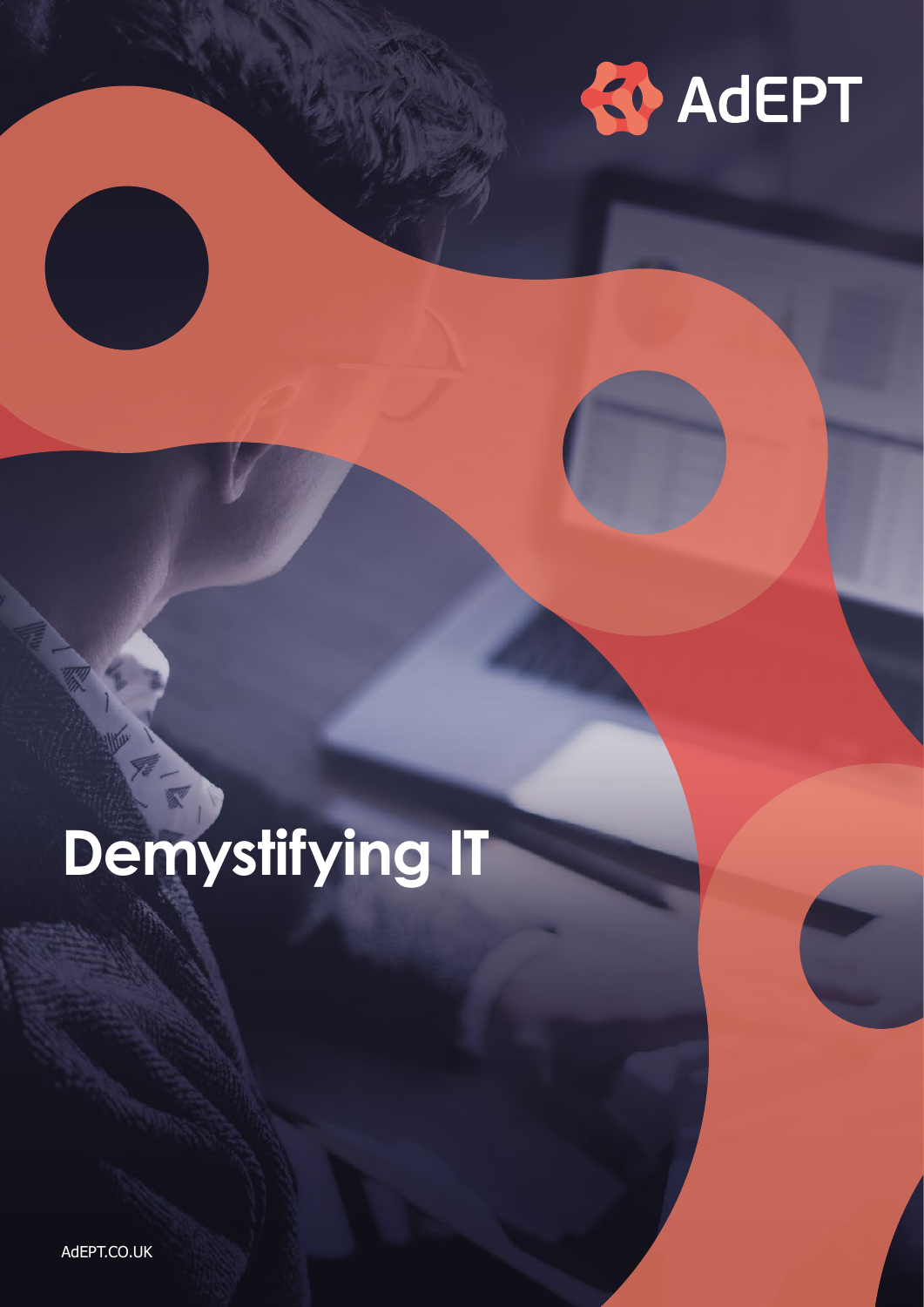### **Demystifying Managed Services**

When it comes to outsourcing IT, the question for business owners is rarely whether to do it, but rather 'what to do, how to do it all, and who to do it with?'. And let's not forget the key question of 'how much?'

Leaning on over 20 years' experience working with SMEs, AdEPT takes a look at the growing Managed Service sector – cutting through the noise and hype to explore the real world issues that matter to you.

### **Responding to a changing world**

There's nothing so sure as change in the world of technology. It was ever thus. The difference is that now the velocity has changed. Technologies, architectures and delivery models are evolving faster than ever before. And it's creating problems for IT and business leaders across the UK.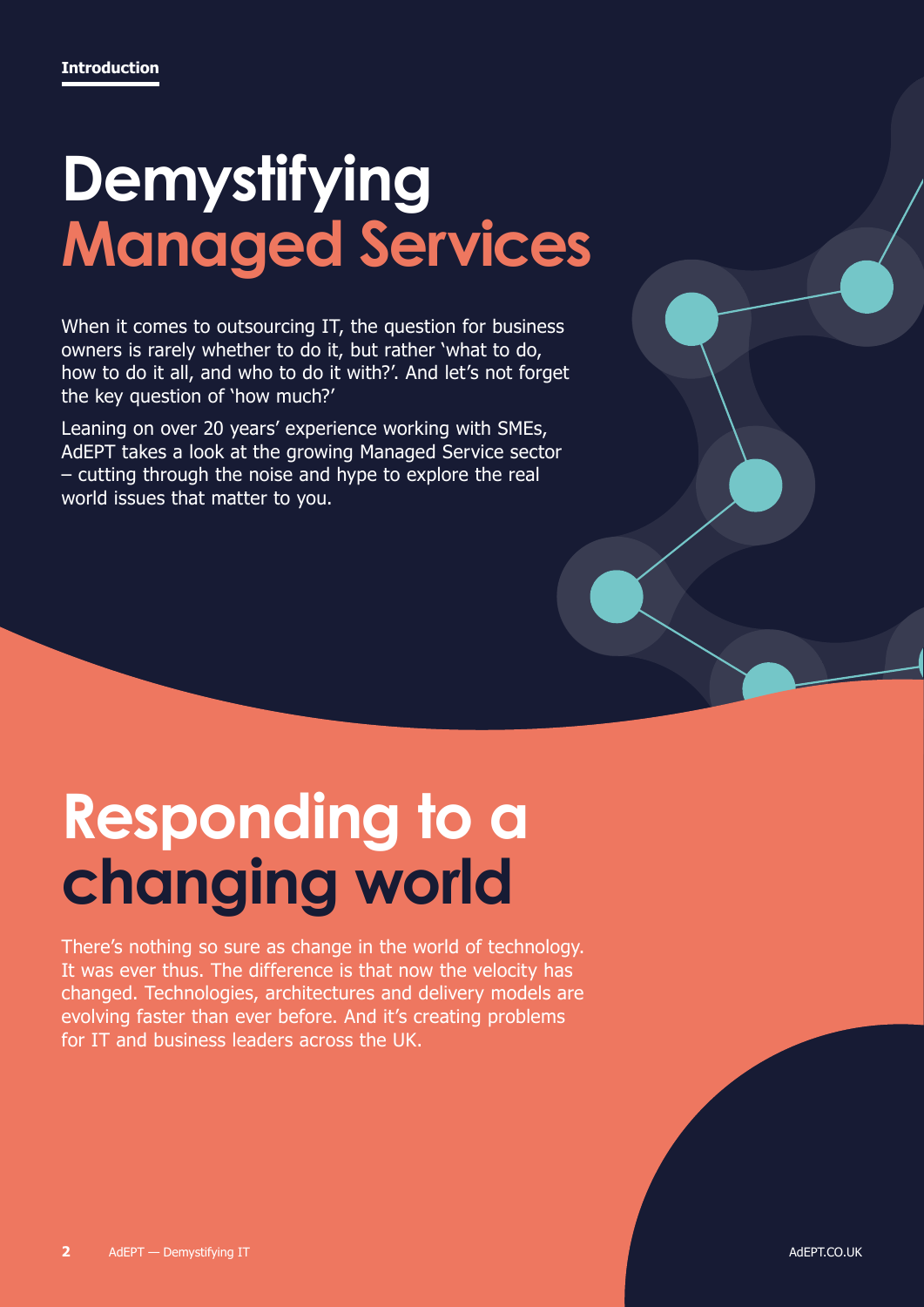We're seeing huge investments in, for example, the Internet of Thing (IoT), Artificial Intelligence (AI) and machine learning. Don't be fooled into thinking these innovations are the preserve of big corporates. And don't assume they translate into the world of the Small to Medium Enterprise (SME) world. They absolutely do. Whether we're talking a simple remote monitoring service for construction sites, or the rather more advanced use cases around chatbots and customer experience, both IoT and AI are very much small business technologies of today.

Cloud computing is a big deal too, of course: although most businesses are talking about multi-cloud environments or 'hybrid' where public & private cloud's work in harmony.

#### **78% of SMEs expect to increase their use of cloud services in the year ahead.\***

This represents a seismic shift in how technology and applications are being procured, consumed and managed – offering a level of agility unmatched by on-premise infrastructure. That's not to say that everything's cheaper in the cloud. There's certainly less capital expenditure, but the longer-term costs of licencing can be high – particularly if your business fails to monitor and manage usage and performance.

As we see from Dec 2018 research from Computing, sponsored by AdEPT, SaaS is still by far the most popular way to embrace public cloud. Indeed, SaaS remains the largest segment of the public cloud, at least in terms of revenues.\*\* The best known and well utilised SaaS is arguably Microsoft's O365 from which revenues now outstrip those generated by traditional licencing options.

|                                                                           | <b>Considering</b> | <b>Trialing</b> | <b>Test &amp; dev</b> | <b>Production</b> |
|---------------------------------------------------------------------------|--------------------|-----------------|-----------------------|-------------------|
| SaaS e.g. 0365                                                            | 13%                | 9%              | 8%                    | 71%               |
| TaaS e.g. MS                                                              | 36%                | 16%             | 15%                   | 34%               |
| Azure, AWS                                                                | 23%                | 14%             | 12%                   | 51%               |
| PaaS e.g. Google App Engine, Azure etc.                                   | 32%                | 19%             | 21%                   | 28%               |
| Serverless e.g. Lamda, Azure Functions                                    | 54%                | 17%             | 13%                   | 17%               |
| Cloud Business Process Services (BPaaS)<br>Eg. Payroll, procurement etc   | 38%                | 12%             | 11%                   | 40%               |
| Cloud Management & Security Services Eg.<br><b>IBM Cloud Orchestrator</b> | 65%                | 12%             | 8%                    | 16%               |
| Cloud Back up and DR (DRaaS)<br>eg.StorageCraft, Datto                    | 43%                | 18%             | 14%                   | 26%               |

While the benefits of cloud are well understood, the research also found that many organisations remain uneasy. Migration to cloud services, if badly managed, can be an incredibly complex and costly business. An experienced partner is a must.

\*\* https://www.gartner.com/newsroom/id/3871416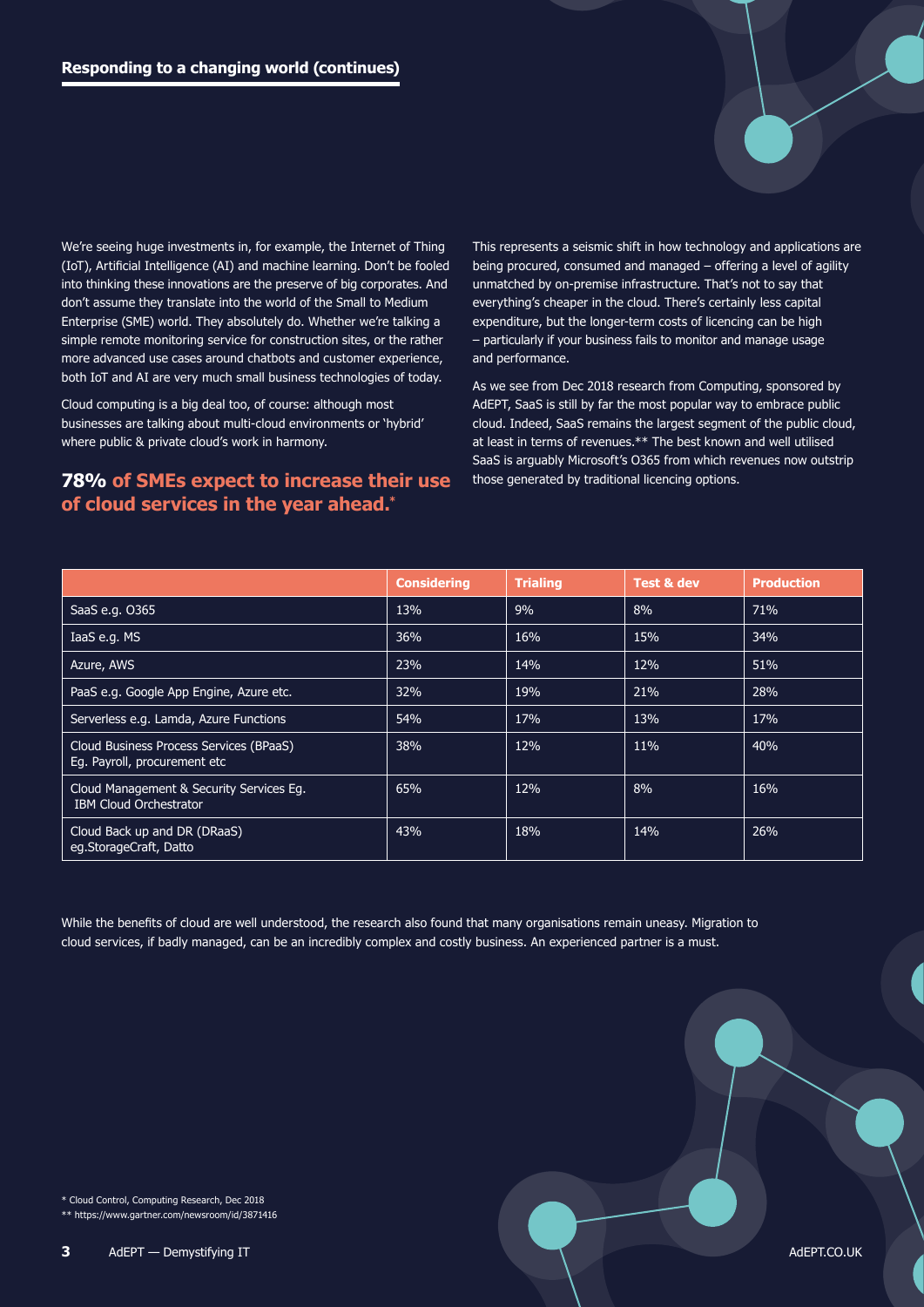



As we move further into this world of everything as a service (XaaS), virtual desktops and softwaredefined networks, a host of operational requirements and challenges appear: everything from mobile device management, through burgeoning software estates and licence optimization issues, to the explosion of Shadow IT as users download their favourite personal and professional apps onto their work devices. All of which can create a security nightmare.

Finally, we have all the business issues that impact technology – data protection (GDPR), compliance, demographic shifts in the workplace and so on. Whether by accident or design, these wider considerations are combining with today's tech trends to create intensely complex and hard to control environments, and constituencies of ever more demanding users. IT needs a bit of support!

For smaller businesses, particularly those with larger competitors, simply staying 'up-to-date' can mean being left behind. And with technology now a massive and powerful enabler of efficiency, productivity and change, being left behind can have far-reaching consequences that extend across the organisation.

The key to staying current is continually exploring new opportunities for improvement and trialling new tech to assess business outcomes. Once you're certain of positive impact, it needs to be deployed as part of an integrated and planned strategy, with user adoption at the core.

**Just 32% of organisations have executed cloud as part of a corporate-wide strategy.\***

\* Cloud Control, Computing Research, Dec 2018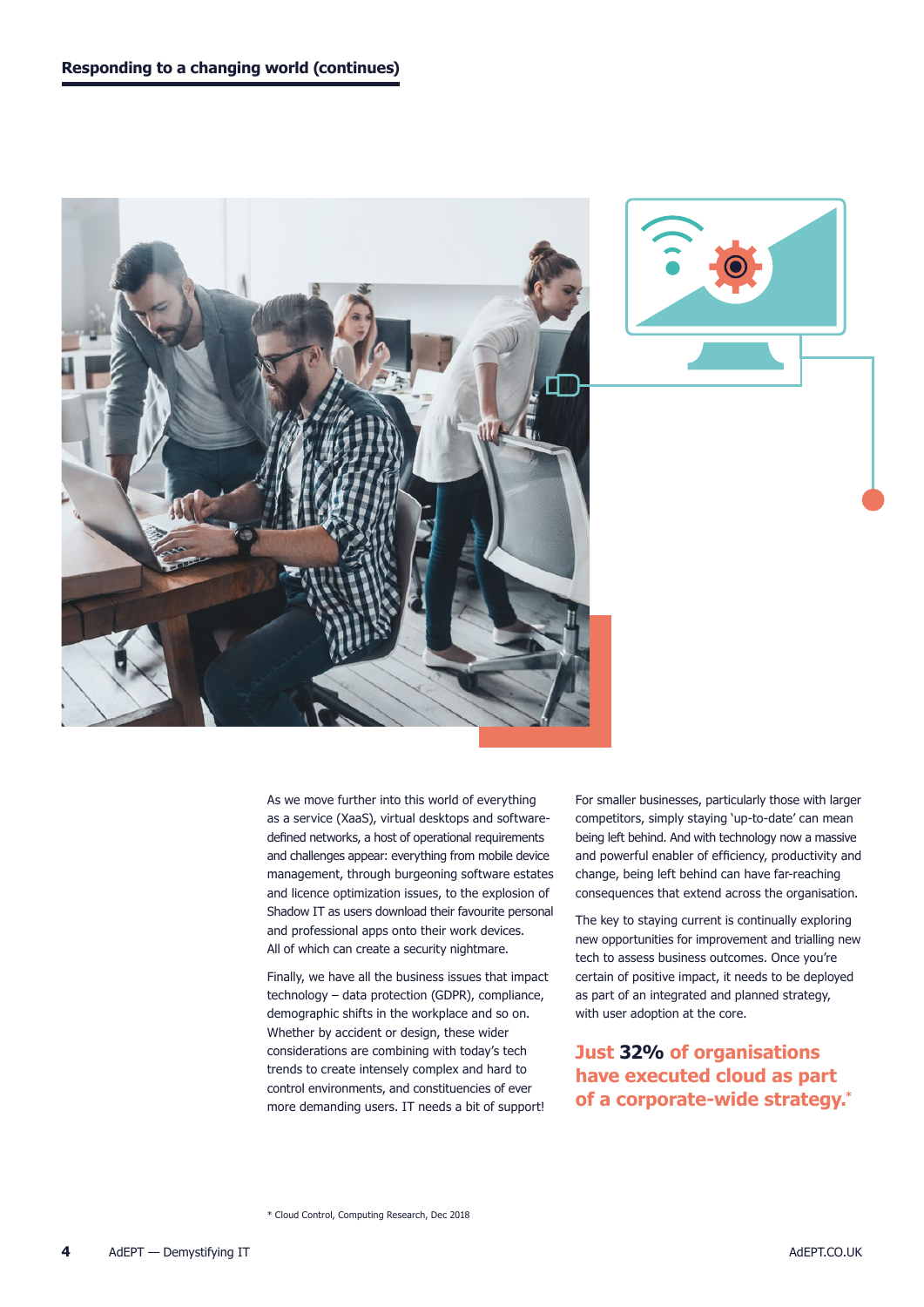### **The business case for action**

To steal a much used reality TV analogy, the world of IT in business often reflects 'a journey'. The majority of smaller businesses start out managing their own IT. This makes a lot of sense.

Inevitably though, as the business grows, so do the demands on the IT function – there's a need to manage an ever-growing volume of networks, apps, devices, data and users, etc.

Over time keeping the lights on swallows more and more budget. Resource and skills issues put the planned 'workplace transformation' initiative on hold. Our once agile technology environment has become bloated as workers download (and businesses pay for) apps and services they don't use or need.

After a while this complex world becomes the 'new normal'. That is, until some part of the (now) legacy network has a catastrophic collapse, or until a competitor opens new offices that threatens market share. You'd respond if you could –

doing the same in their territory. But your IT is now a constraint not an enabler – it can't support that kind of business agility.

In this negative scenario it's fairly straightforward to prove the business case for bringing in a partner to help you out. But why wait for things to fall over before taking action?

For many small and medium businesses, there's a positive upside to being proactive. Not least because, by leveraging the skills and experience of a Managed Services Partner (MSP), money can be saved, business can be protected, processes improved, and more 'visible' initiatives delivered to drive tangible business value.

**With cloud security the biggest issue for companies considering adoption\*, technology partners can play a key role in allaying concerns and securing virtual environments.**

And it's a risk that deserves attention. It's estimated that, on average, a cyber incidence costs an organisation \$369,000\*\* with loss of critical data, intellectual property and source files that can cost a company its reputation, let alone financial loss. Research also suggests that 27.9% of organisations will have a data breach in the next two years, with 61% reporting a cyber-attack in the past year. The risk is likely, and potentially significant. In any risk assessment High Risk x High  $Likelihood = High Priority! Pro-active maintenance reduces this risk.$ 

\* Cloud Control, Computing Research, Dec 2018 \*\* Hiscox Cyber Readiness Report 2019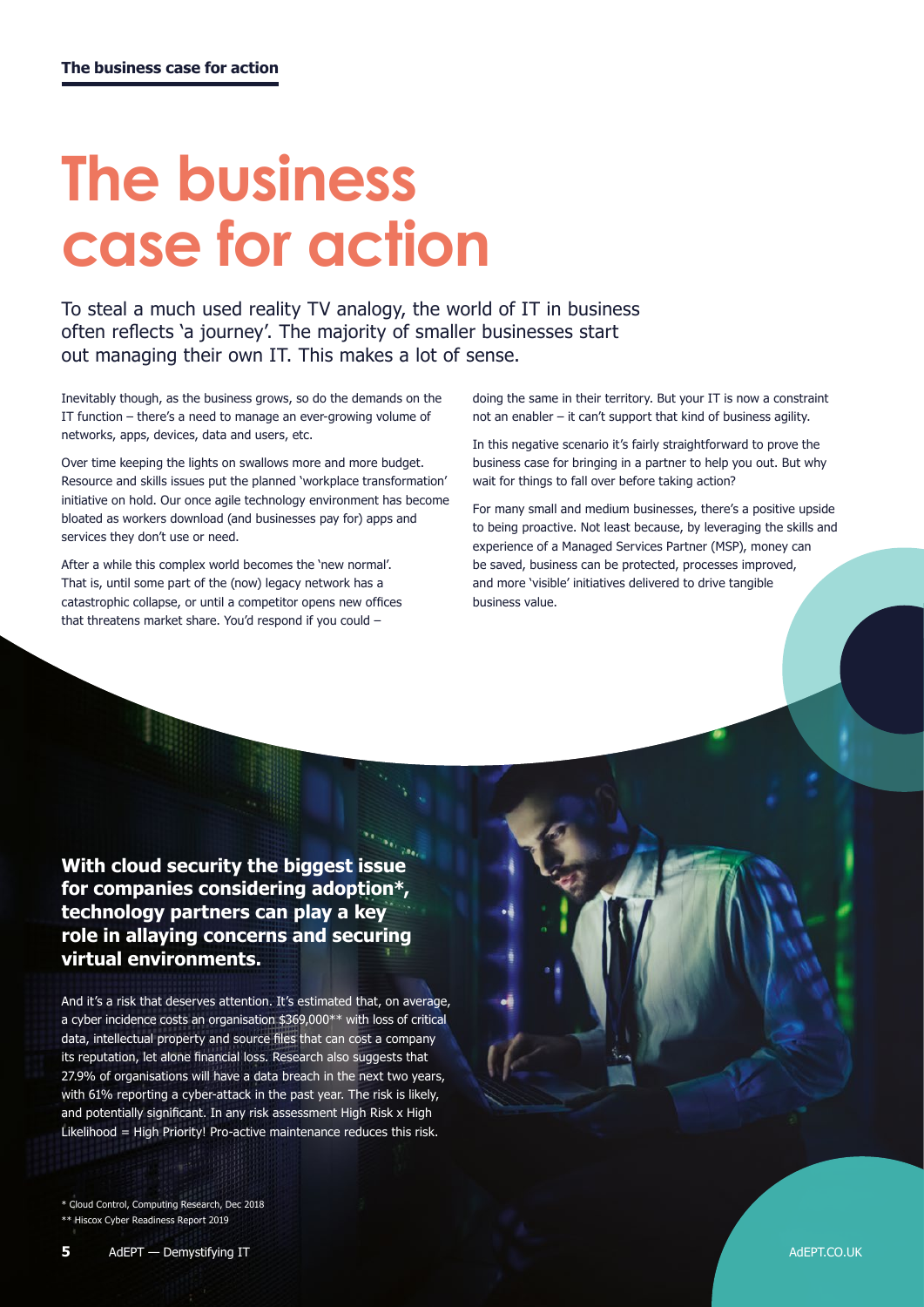### **Identifying your support requirements**

Outsourced or Managed IT services mean different things to different people. For example, anyone adopting a cloud app or service is technically 'outsourcing' the delivery, management and security to the provider. Microsoft's Office 365 is a good example here.

Indeed, most IT workloads, processes and operations can be outsourced to a third-party provider. What you do, how and when you do it, and how much support you choose are all key questions. The answers, of course, change depending on the very specific (and ever changing) needs of your business, your internal capabilities, and a hundred other considerations. It's not a decision to be taken lightly or in haste.

**Security, skills shortages and the complexity of multi-cloud environments are the Top 3 challenges experienced by SMEs when adopting cloud.\***

Which is why it can help to bring an expert in to analyse your existing environment and consult on scoping out your requirements. You don't know what you don't know. Until you do. Then, fully informed, you can develop a route forward.

#### **5 top reasons for SMEs to embrace managed services**

**1** Simplify IT/network operations

**2** Generate TCO savings

**3** Inject greater IT flexibility/agility

**4** Enhance business performance

**5** Mitigate the risk of technology change

### **5 top business benefits realised through managed services**

  $\blacksquare$  More reliable IT operations and % reduced downtime Proactive maintenance and problem solving Improved security and compliance Fewer tasks Reduced numbers of rogue users and shadow IT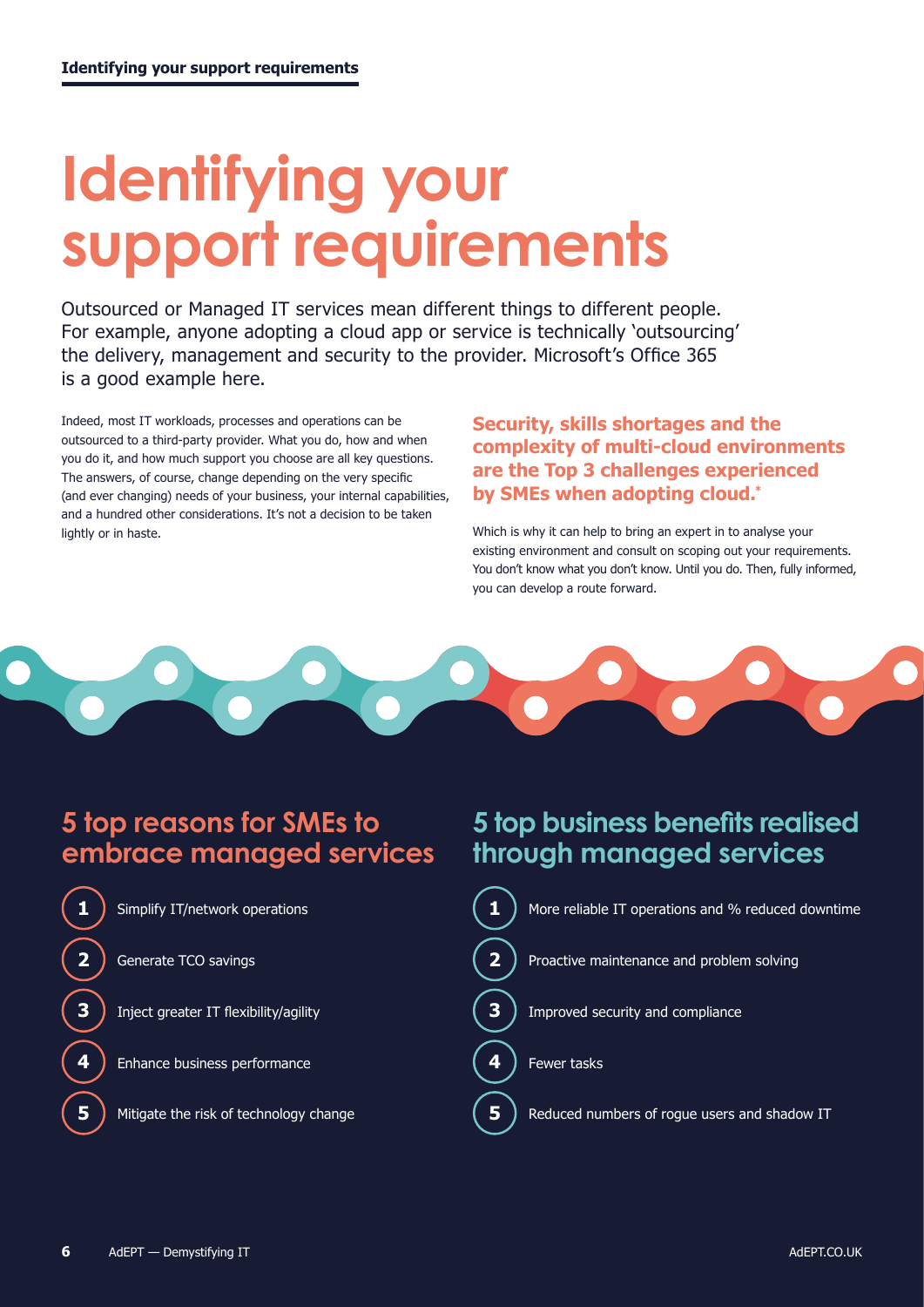## **Exploring your options**

Going beyond reactive break/fix support services, today's Managed Service Providers (MSPs) offer a wide range of support across the customer lifecycle – from fully managed IT services that encompass day to day telephone and remote technical support, through proactive network monitoring from Network Operations Centres (NOC), to onsite engineer support. As an MSP ourselves, offering clients a wider range of technical and business services, including:

#### **Cloud**

- Hosted Exchange and desktop
- Hosted AVAYA Telephony
- Hosted Backup / DR
- Hosted Mail filtering
- Website / DNS hosting

#### **Data centre**

- Connecting directly to over 530 carriers ISP's and ASP's
- Triangulated presence
- High Availability by design
- Industry leading hardware and software
- Cisco network architecture
- VPS / Colocation

While the technical focus areas may change – swapping datacentre for cybersecurity or cloud – most MSPs broadly offer the same portfolio of solutions and services. It's a fact that can make evaluating and selecting the best partner something of a major challenge.

#### **Voice**

- Inbound and Outbound Communication
- DECT
- AVAYA
- Inbound contact centre

#### **Unified Comms**

- Voice, Video, Conferencing
- Instance Messaging
- Presence
- Computer Telephony Integration (CRTI)
- Wifi

#### **Network**

- MPLS
- Cisco Specialist
- Wireless Solutions
- LAN/WAN Management
- Proactive Monitoring
- Firewalls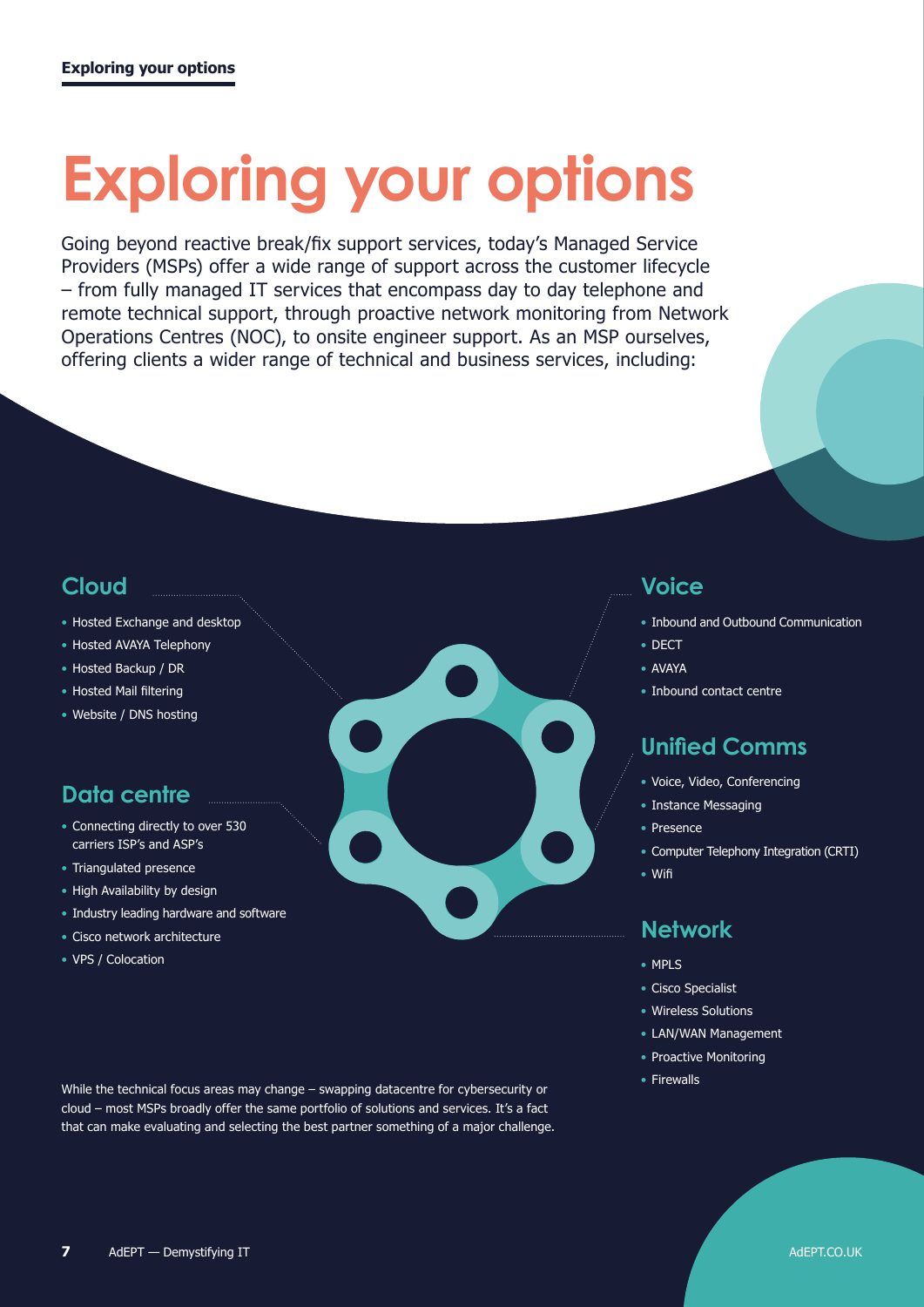### **What to look for in a provider**

If you're looking to profit from the support an effective MSP brings, here's our guide to what to look out for.



Get covered. IT is in essence a commoditised market with a plethora of products to choose from: Windows or Apple? iOS or Android? AWS or Azure? Often, it's not one or the other but both, with multiple additional third-party solutions being integrated for good measure. It goes without saying that your IT support provider needs to be able to give comprehensive support whatever deployment you have, not just certain aspects of it.

**Assure availability.** Not the network kind. The 'pick up the phone and solve my problem when I call' kind of availability. You need to know your IT support partner is going to be available when you need them so emergencies can be resolved promptly before damage can be done - even if it's out of traditional business hours.



**Be proactive.** IT support needs to be proactive. MSPs need to ensure your users are learning and not repeating the same mistakes. They should also be advising on futureproofing and strategy, ensuring your business is geared up for what's coming next. A reactive partner is a risk not worth taking.



**Similar is not the same.** Not all MSPs offer the full spectrum of what you should expect, and some (like ourselves) offer a little more. Look for a support partner capable of offering as much of what you need as possible i.e., broadband, wireless, telephony, online security, remote backups. Not only will you be covered, chances are you'll enjoy economies of scale and lower per user support and maintenance costs.



#### **Reputations and relationships.**

Multiple different services/solutions can mean multiple different support partners – all of whom have to be managed. Your IT support partner should have the knowledge, understanding and resources to manage it all – under a single contract with defined SLAs. While awards and accreditations can be a good indicator of ability, it pays to take time to get it right!

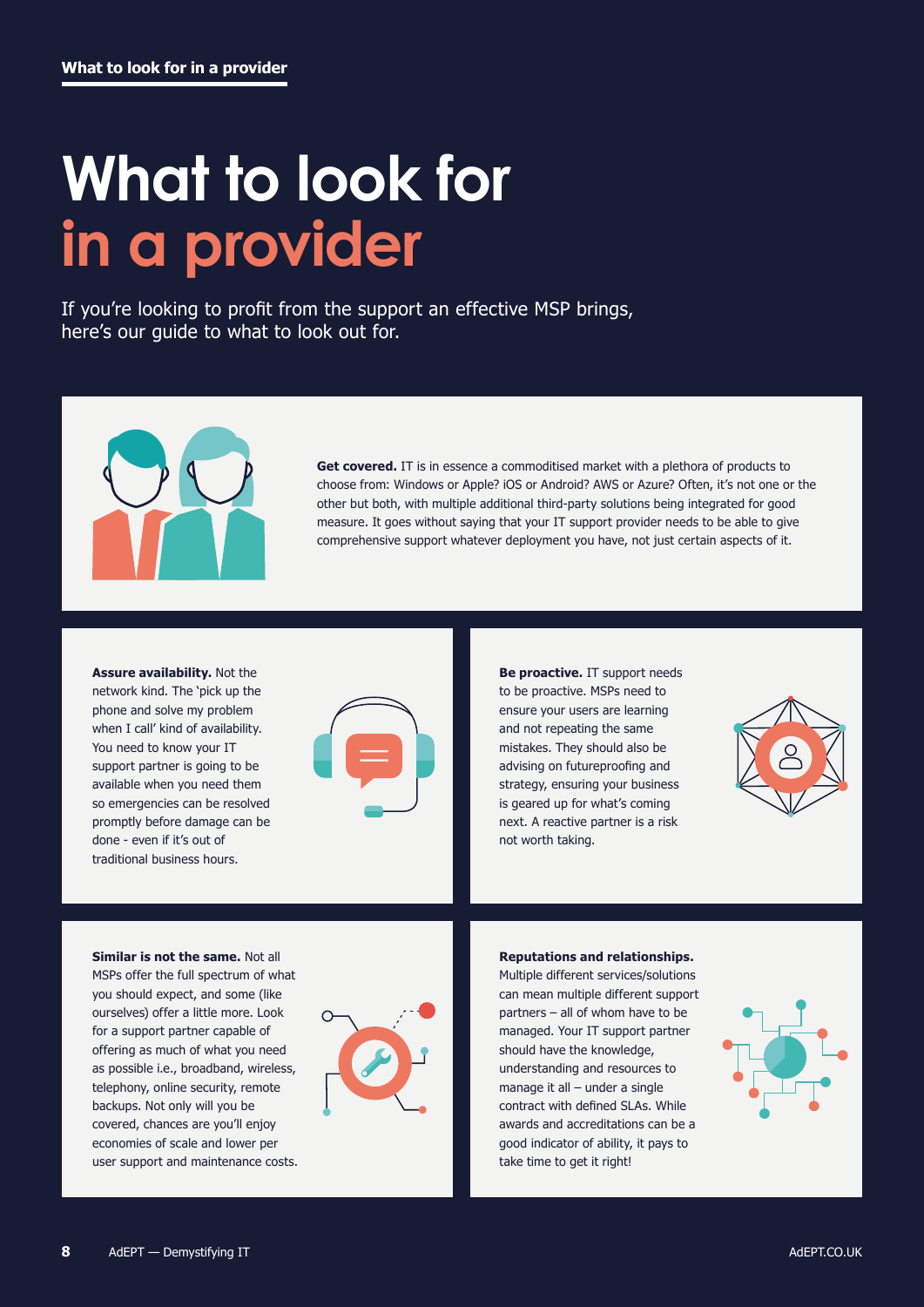

### **Illustrating success**

Don't just take our word for it. Over the years, AdEPT have established a long list of satisfied clients. Please click on the case studies above to discover how AdEPT have helped a number of businesses with different projects...